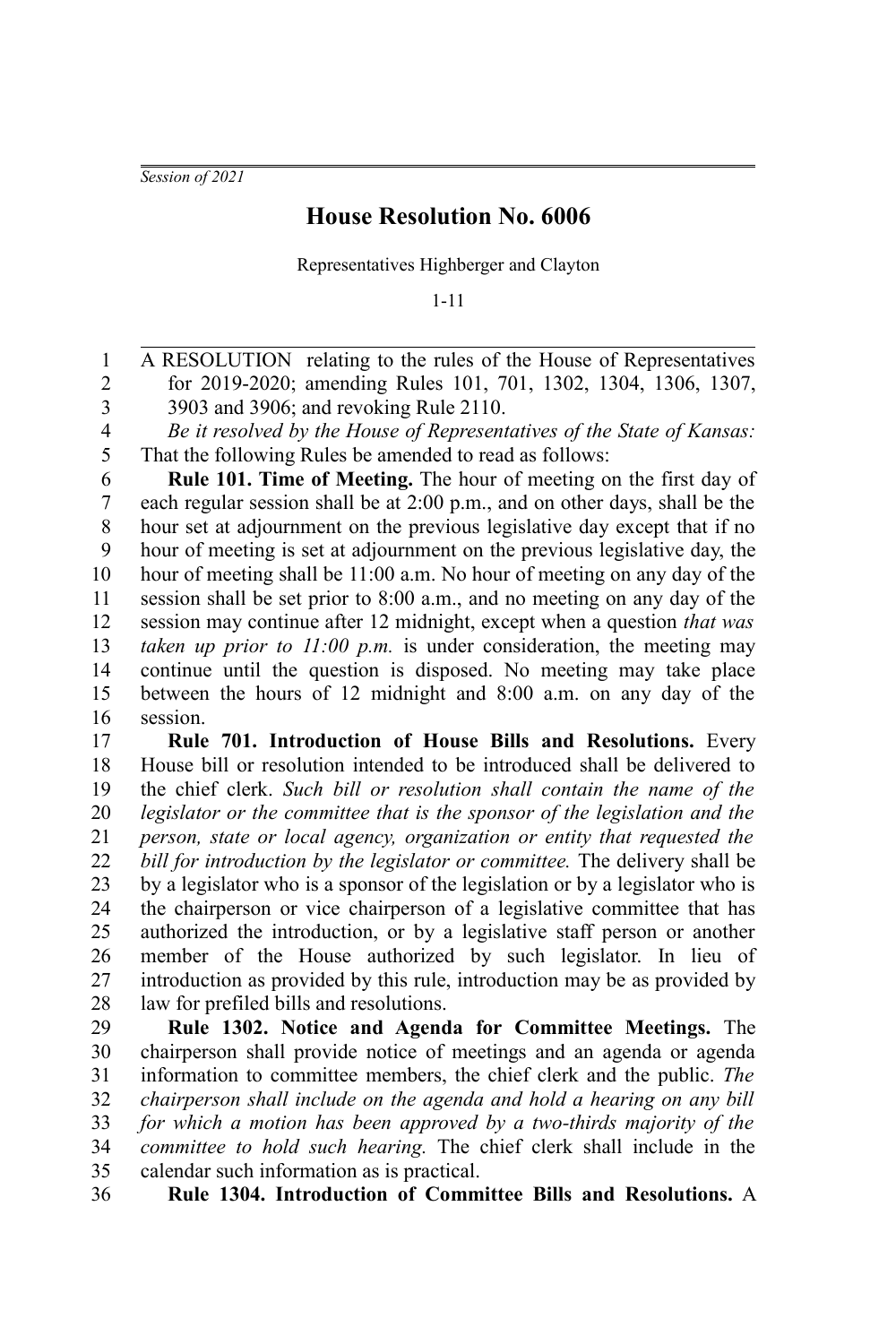HR 6006 2

committee may introduce bills and resolutions while the Legislature is in 1

session respecting any matters referred to it. *Requests for introduction of bills made before a committee shall be made by a legislator or a person, state or local agency, organization or entity. A legislator whose purpose is to request introduction of a bill on behalf of a person, state or local agency, organization or entity shall state such purpose when making the request. All requests for introduction, when approved by the committee, shall be recorded in the minutes.* Unless approved by the Speaker, a standing committee may introduce bills and resolutions only within the general subject area assigned to the committee. No standing committee shall originate a bill which is substantially identical with any bill which has been referred to another standing committee, and which is under consideration by such committee. 2 3 4 5 6 7 8 9 10 11 12 13

**Rule 1306. Voting in Committees.** (a) *The vote on any action taken by a committee shall be recorded in the committee minutes. Any vote to recommend amendments to a bill that strike all of the material in the bill subsequent to the enacting clause and insert new material shall be a rollcall vote and recorded in the committee minutes.* 14 15 16 17 18

*(b)* All final actions by a committee shall be taken at a called meeting while the Legislature is in session. *Final action shall be taken on any bill for which a motion has been approved by a two-thirds vote of the members of the committee to consider such action on the bill.* The final action taken *along with each individual member's vote* shall be recorded in the committee minutes. An individual member's vote may be recorded at the member's request. 19 20 21 22 23 24  $25$ 

 $\left(\frac{b}{c}\right)$  The committee chairperson may vote but shall not be required to vote unless the committee is equally divided. If the chairperson's vote makes the division equal, the question shall be lost. 26 27 28

 $\left(\frac{e}{e}\right)$  An action formally taken by a committee cannot be altered in the committee except by reconsideration and further formal action of the committee. 29 30 31

 $\left(\frac{d}{e}\right)(e)$  A motion to take from the table may be adopted by the affirmative vote of a majority of the members present at any called meeting of the committee. 32 33 34

**Rule 1307. Procedure in General.** Committee procedure shall be informal, but where any questions arise thereon, the rules or practices of the House are applicable except that the right of a member to speak to any question shall not be subject to the limitations prescribed by Rule 1704. All motions in a committee shall require a second. *Adjournment of a committee requires a motion to adjourn, a second and the affirmative vote of a majority of the members present.* 35 36 37 38 39 40 41

**Rule 3903. Showing Committee Amendments.** *(a)* All bills and resolutions reported by a committee with recommendation for 42 43